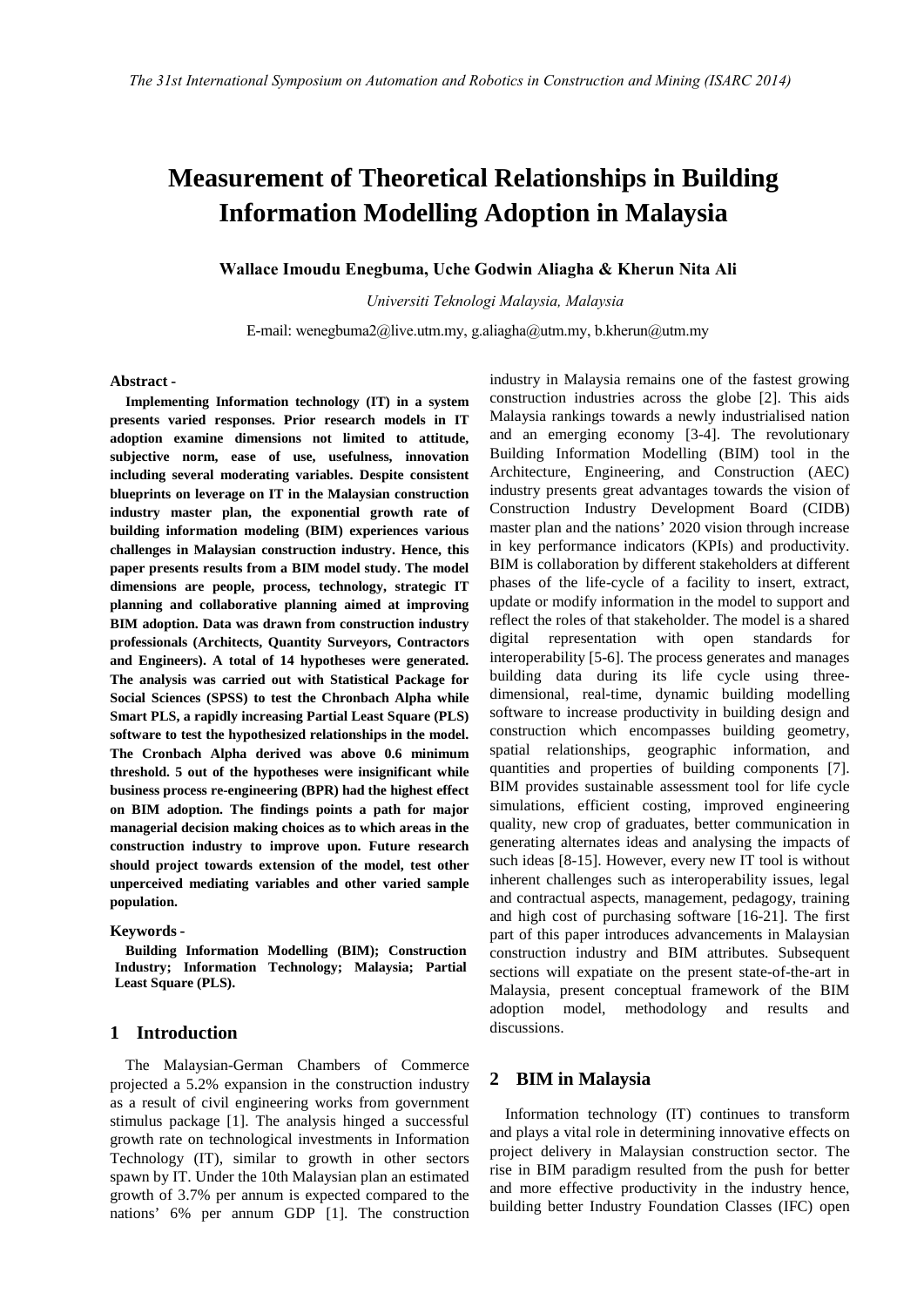standard data model for interoperability. The Malaysian governments' aggressive drive to developed nation and exportation of construction services to India and South- East Asia intertwined with government-to-government projects has also favoured BIM propagation. The Malaysian Construction Industry Development Board (CIDB) published a ten-year construction industry master plan (CIMP) in 2007 [22]. This was done to refocus the strategic position and plot the future direction of the industry breeding an innovative, sustainable, professional, profitable and world-class construction industry. The plan included seven strategic thrusts, twenty one strategic recommendations, eighty two action plans and 453 activities. Important to this study is the leverage on IT towards achieving the set vision of 2015 [23]. In Malaysia, local contractors were able to effectively compete against foreign contractors operating in Malaysia due to 805 contract allocation earned; reduction in the industry's reliance on migrant workers to improve quality and productivity through Industrialised Building Systems (IBS); the implementation of Quality Assessment System In Construction (QLASSIC); improved design process and efficiency of the building approval process through total IT spending by construction companies [24]. However, BIM uptake in Malaysian construction industry is still at an infancy stage [25]. BIM maturity is often defined by the level of usage [26]. From the Bew-Richards BIM Maturity Model

and Succar models perceptive it can be seen that Malaysian construction industry still falls between stage 1 - 2 and pre-BIM-Modelling 1 respectively (Figure 1), although the debate on the most suitable BIM Maturity Model still exists between Bew-Richards BIM Maturity Model and Succar's BIM Maturity Stages [26]. However, irrespective of the stage of adoption, awareness levels are increasingly raised by seminars/workshops and training on BIM carried out by various bodies (Construction Industry development Board-CIDB, Jabatan Kerja Raya- JKR, Royal Institute Surveyors Malaysia-RISM). Similarly, within construction firms handle large scale projects in-house training are encouraged [27]. The unsettling precedence of such a new system in the industry faces challenges closely linked to the cultural background of the construction industry in Malaysia. The construction professionals not limited to Architects, Quantity Surveyors, Engineers and Contractors are faced with challenging tasks of comprehending new BIM definitions, technology, process and new roles. Also, dissimilarity in technical terminology and process flow of BIM as earlier studied compared in different countries contributes immensely to BIM confusion in the industry [25]. Revit, Bentley, ArchiCAD, Tekla and BoCAD are readily available object based modelling softwares [27].



Figure 1. BIM Maturity stages [28-29]

## **2 BIM Adoption Model**

#### **2.1 BIM Perception and Strategic IT in Construction**

IT implementation relies on the perception from people, process and technological knowhow due to inadequate artificial intelligence in software and devices [30]. Failure of stakeholders' competency leads to failure in sustaining innovations [31]. Human interaction with a new system influences the rate of implementation in an organisation. Drivers such as communication, human activity, system processing, design, specification and tradeoffs are necessary considerations [32-33][30].

Cultural change of modifying the traditional standard process present great challenges [34], where only a selected number of professionals utilize BIM model [35]. This denotes an adamant resistance to change towards new systems in the construction industry. The phenomenon known as people managers translates the importance of people in organisations adapting to new IT technologies. Hence, understanding ways to tap into individual creative energy, intelligence, initiative, managing change, alley fears to change is critical to implementation success [36-40]. Although fears arise from the perceived reduction in professional fees with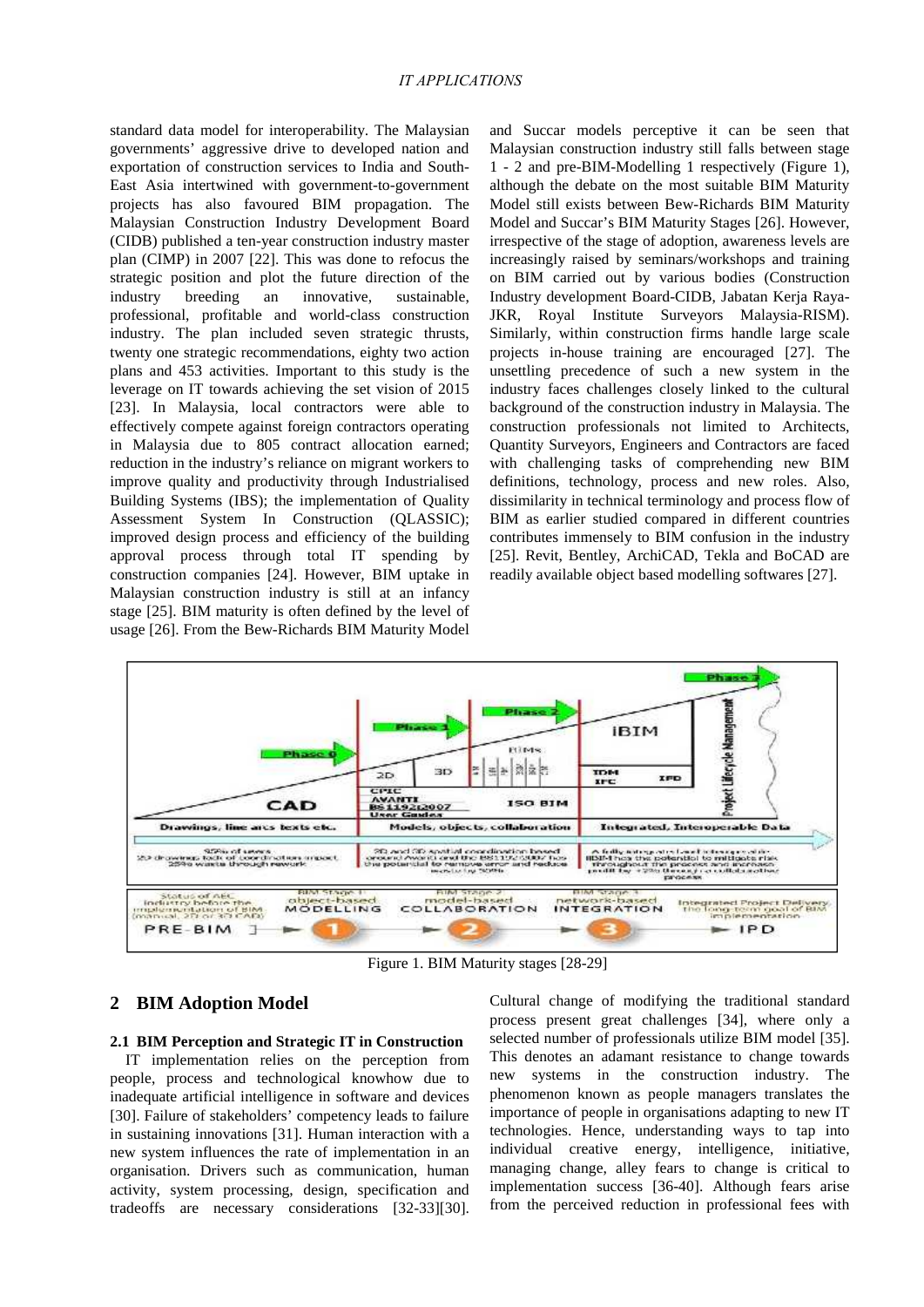BIM, cost savings from energy savings, maintenance, informed decisions, purchasing, clash detection, reduced request for information adds value to the project for clients, hence the onus to demonstrate the level of value added to clients [41]. Australian unique BIM guideline covers the specifications for product data management (PDM) covering the issues of product libraries, addresses language and classification issues [42-43]. The report by the UK cabinet is creating demand for accurate product data and support for BIM-based PDM. There is need for future development in building product libraries and attention to functional shortcomings and data processing deficiencies which exist in the current libraries [43]. [40] argued that technological push generated more awareness on the need for improvement in business process and re engineering. Also, incompatibility in IT applications creates island of automation challenging the normal business processes and computer integrated construction. Hence, it is hypothesized that:

- H1: There is significant relationship between People and Business Process Re-engineering
- H2: There is significant relationship between Process and Business Process Re-engineering
- H3: There is significant relationship between Technology and Business Process Re-engineering
- H4: There is significant relationship between Process and Computer Integrated Construction
- H5: There is significant relationship between Technology and Computer Integrated Construction

## **2.2 BIM Perception and Collaborative Processes**

Collaboration is a unified platform that enables interaction between various individuals or groups of individuals in the project team. This triggers a creative process and enables sharing of ideas within openness, honesty, trust and mutual respect towards achieving a common goal. Certain philosophies argues that irrespective of the manner of communication, either synchronised or asynchronised collaboration, the basic premise lies in the communication between one or more individuals. This view point was further stressed when collaboration is referred to as an activity. Emphasis is laid on technology as an enabler providing an atmosphere for various technologies to interact [44-45]. The Initial cost of acquiring the software, training personnel and technical support present great challenges. The level of detailing was not fully exploited [46]. BIM utilisation stimulated a downward trend in variation orders geared towards a zero variation order for projects. Larger construction companies demand BIM from designers in their own projects and in instances where functioning models are nonexistent they model in-house [47]. The apprehension of distrust and litigation processes often leads to ineffective collaboration [26]. The non collaborative nature of the construction industry is fuelled by the rampant silo working mode, where all intelligent, coordination and agility advantages gained in a collaborative environment are corrupted or lost

[48][26]. Procurement systems in various industries often contribute to inadequate collaboration. BIM effectiveness relies on accurate and timely information from all professionals, where this is nonexistent BIM faces challenges as such softwares are intolerant to errors [49][26]. Early collaboration provide the opportunity for practical solutions for constructability complexities, owner awareness and government push also further increases BIM usage [50] thus leading lead to hypotheses:

- H6: There is significant relationship between People and Collaborative Processes
- H7: There is significant relationship between Process and Collaborative Processes
- H8: There is significant relationship between Technology and Collaborative Processes

## **2.3 Strategic IT in Construction, Collaborative Processes and BIM Adoption**

Integrating IT systems with business processes reshapes and facilitates the organisational culture, performed task, coordinated activities [51-58][40]. However, to achieve a greater business re-engineering prompt attention is given to modelling new business processes around the implemented IT systems [59][40]. [60] expressed the need for certain project teams to provide extra effort towards achieving collaboration, however, in Malaysia current literature is void of which project team members should with the advent of BIM engage more for a push towards effective collaboration. [60] also argues that there is no resulting disadvantage from adopting collaboration practices in the industry, dependent on the commitment of the project team, merger of collaborative ideals with procurement systems and developing a means to capture and report the benefits. Gradual adoption is recommended for the supply chain to compensate for technology, training, legal and cultural changes to be effectively communicated and adopted by both supply and client side [61]. Knowledge and understanding of Project Management and BIM principles, top management support, and organizational culture are the most influential factors in formulating a BIM implementation strategy. Other factors include transparency, process efficiency and new decision making procedures [62], in some instances main contractor instruct a compulsory BIM use [63]. [30] argued that the increase usage of IT in business processes resulted from the increased awareness of the benefits of open collaborative efforts by project teams in the construction industry. The push for effective collaborative will inadvertently provide higher productivity and returns on investments for clients increased demands which led to further hypotheses of: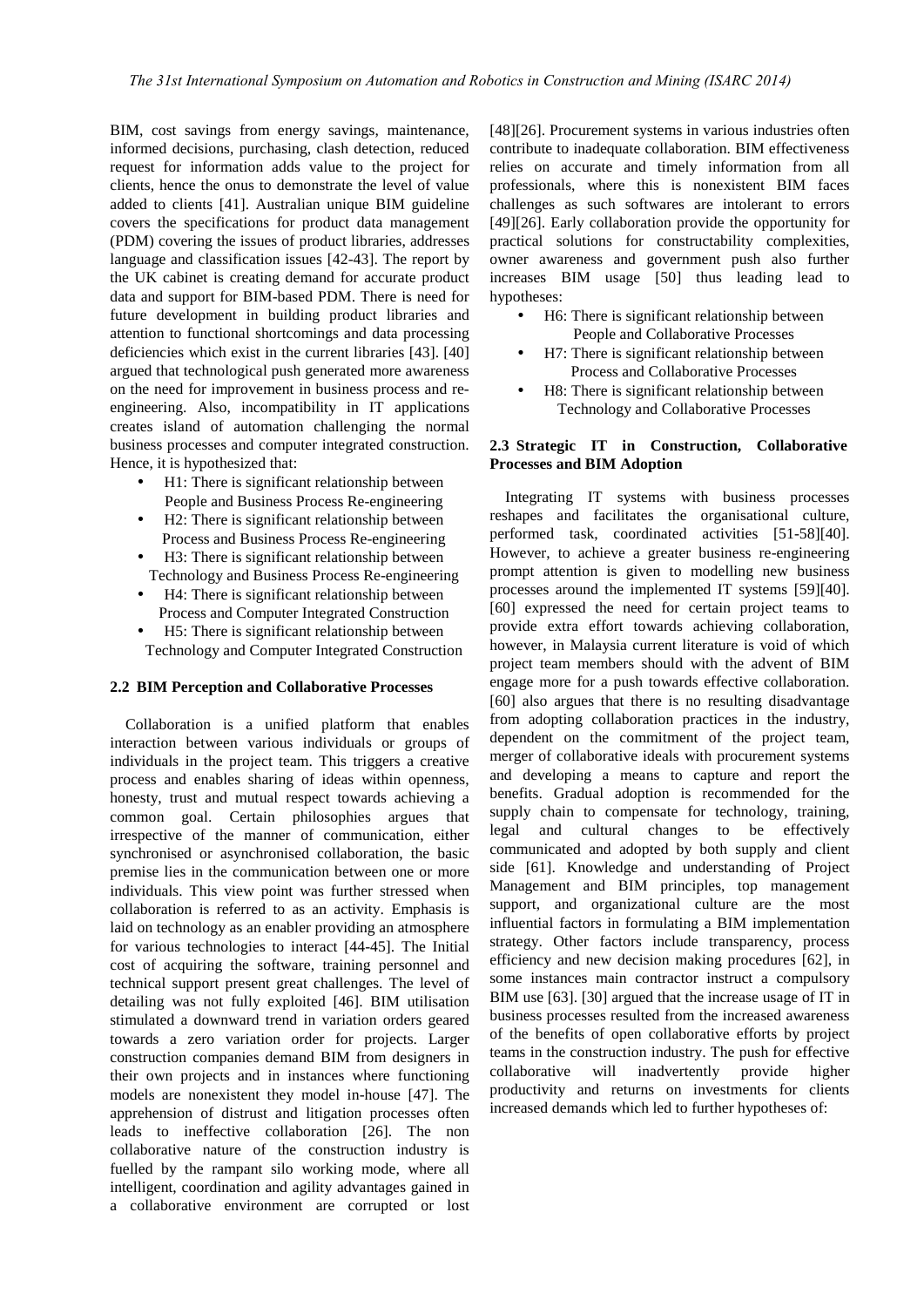- H9: There is significant relationship between Business Process Re-engineering and BIM Adoption
- H10: There is significant relationship between Business Process Re-engineering and Collaborative Processes
- H11: There is significant relationship between Business Process Re-engineering and Computer Integrated Construction
- H12: There is significant relationship between Computer Integrated Construction and Collaborative Processes
- H13: There is significant relationship between Computer Integrated Construction and BIM Adoption
- H14: There is significant relationship between Collaborative Processes and BIM Adoption



**Figure 2:** Research Model and Hypothesis [64]

## **4 Research Method**

This paper considers theories/models as sets of statements or principles outlined to elucidate facts or an occurrence. For a theory to attain universal acceptance, emphasis is placed on the repetitious testing whereby in several instances the theory successfully predicts an occurrence [65]. Theory is also considered as a linkage of variables to test the casual relationship of an occurrence (Figure 2). In this research BIM adoption is been considered. Theories in-time after due supervision, examination, reasoning, testing and re-testing become standards of prediction. This standard further directs researchers on the strengths of each variables, construct relationships and situations for innovative correlation [66-67][65]. Models and Theories are often used interchangeably in various fields. The difference is established by the need to prove and verify a model, which subsequently transcends to a theory. Theories emerge from organized and prescribed illustration of previous empirical generalisations and experimental testing, while models do not follow strictly empirical generalization and testing [68-69][65]. In structural equation modelling, dual techniques separate the chosen method of analysis namely; covariance-based methods [70-71] or variance-based PLS-SEM approach [72-75]. Prevalent in strategic management research is the use of PLS-SEM approach, since this BIM pilot study targets a strategic approach to improving BIM adoption in the construction industry, PLS-SEM was chosen. BIM adoption construct represents a more variance-based (prediction oriented) approach [72][76-77]. Other aspects to fortify the methodology technique include increased

level of statistical power in small sample size [78] and less rigid assumption [79]. Smart PLS 2.0 [80] was used in evaluating the path model and parameter estimation to evaluate the path weighting scheme [77]. The guidelines by [72] were followed in reporting the measurement model values and subsequent structural model. The constructs were measured by means of multiple items using a five-point likert scale ranging from 1 (representing total disagreement with the items) to 5 (representing total agreement with the items) [81]. Due to inadequate specific research in construction IT regarding BIM adoption, items to measure the constructs were reworded and some generated by the authors from previous literature. Hence the need arose to revalidate the reliability of items. Strict attention was placed on confining the multi-itme measures to denote representatively the underlying construct.

## **5 Results and Discussion**

### **5.1 Demography**

The demographic nature of the respondents showed that Engineers made up 36.7% of the respondents. Male respondents were more with 73.3%. The age bracket of 25-35years was predominant by 66.7%. 36.7% of the respondents are originally from Federal Territory of Kuala Lumpur. 83.3% carry out their construction activities from the private sector. 53.3% represents the junior management community in the various establishments. 66.7% are qualified with a bachelor in the outlined fields of construction. 50.0% majority have been active in construction for 6-10years. 50.0% are registered in their various professional affiliations. 60.0% are of the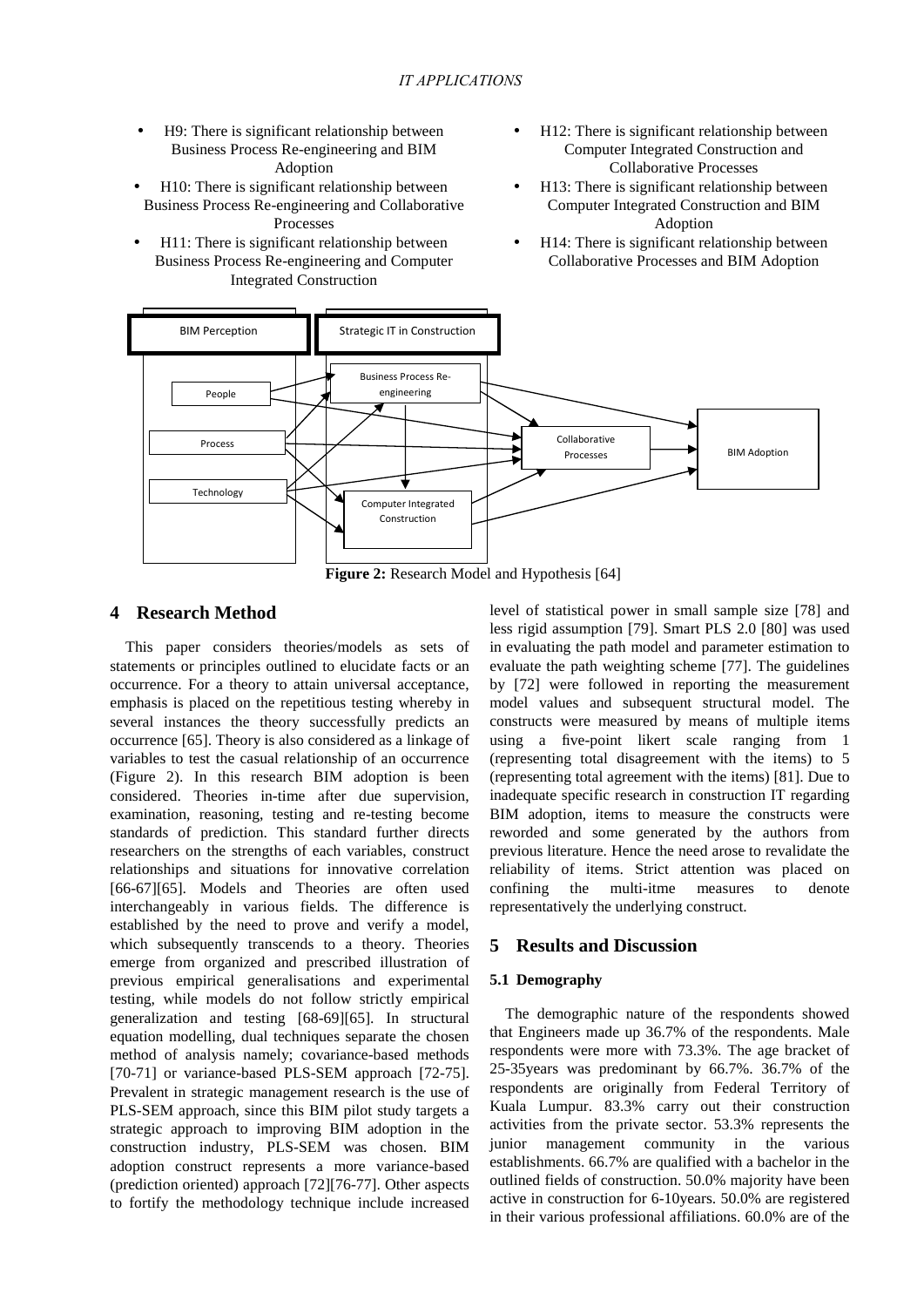opinion that their level of BIM involvement falls within the beginner class.

#### **5.2 Instrument Reliability**

The initial pool of item amounted to 48 namely; People (RPPB) 12, Process (RPP) 7, Technology (RTP) 6, Business Process Re-Engineering (RBPR) 6, Computer Integrated Construction (RCIC) 6, Collaborative Processes (RCC) 5 and BIM adoption (RSBP) 6. The first stage of Alpha analysis via SPSS reviled a low Cronbach Alpha for constructs RPPB (0.606), RBPR (0.496), RCIC (0.546) and RCC (0.490). Subsequently, from the Item-Total Statistics item suggested to be deleted to raise the minimum alpha threshold were delete RPPB9, RBPR4, RCIC3 and RCC5 respectively. The final Cronbach Alpha for the constructs are with People (RPPB) 0.672, Process (RPP) 0.836, Technology (RTP) 0.771, Business Process Re engineering (RBPR) 0.639, Computer Integrated Construction (RCIC) 0.676, Collaborative Processes (RCC) 0.632 and BIM Adoption (RSBP) 0.898. The items are above the minimum threshold of >0.60 [82-86].

## **5.3 Measurement Model Evaluation**

The path diagram linking all constructs was drawn in Smart PLS and analysis initiated by PLS algorithm. The default PLS algorithm settings were utilised; weighting Scheme (Path Weighting Scheme), Data Metric (Mean 0, Variance 1), Maximum Iterations (300), Abort Criterion (1.0E-5) and Initial Weights (1.0). In Smart PLS the factor loadings are derived from the outer loading result which showed low values  $\langle 0.50$  for RPPB1 (0.140), RPPB5 (0.393), RPPB6 (-0.168), RPPB8 (0.206), RPPB10 (0.261), RPPB12 (0.055), RPP6 (0.334), RTP6 (0.340), RCIC6 (0.375) and RCC4 (0.039). Hence, the lowest value loadings were deleted in order of lesser value. Discriminant validity holds with all factors loadings in respective variables derived from the PLS cross loading. Convergence occurred at 9 iterations from the stop criterion changes. To derive an acceptable reflective measurement model, 2 steps have to be taken into consideration namely; reliability (reliability of construct measures indicator and internal consistency reliability) and validity (convergent and discriminant). Out of 33 items, four factors loaded below 0.7 recommended thresholds for factor loading but due to the stage in the research this factors were still considered and compared to the composite reliability for any stringent effects. Thus, the measurement model achieved a considerable level of indicator reliability levels. The composite reliability values of BPR (0.8009), CC

(0.8744), CIC (0.7947), Process (0.9297), People (0.8390), BP (0.9243) and technology (0.8586). Shows that all construct measures achieved a score of >0.7 which reflects a satisfactory level of internal consistency. For the convergent validity the AVE table was assessed denoting BPR (0.5060), CC (0.6995), CIC (0.4477), Process (0.6893), People (0.5158), BP (0.6711) and technology (0.5503). All construct scaled the 0.5 threshold. Discriminant validity was analysed through matching the cross loading values in Smart PLS which showed no construct cross loaded more than 0.2 of the leading item. Furthermore, the [87] specifications for discriminant validity was utilised. It specifies that the construct AVE should be higher than the correlation of all opposing constructs. All construct measure according to this measurement model assessment showed reliability and validity, the next step is the analysis of the structural model.

#### **5.4 Structural Model Evaluation**

The structural model focuses on the relationships between the hypothesized various in the construction industry namely; BIM Perception (people, process and technology), Strategic IT Implementation (business process re-engineering and computer integrated construction), collaborative construction and BIM adoption. Figure 3 shows the results from SmartPLS using the earlier stated parameters. Following [77] recommendations, the central criterion for the structural model assessment is given by the coefficient of determination  $R^2$ . The  $R^2$  for BIM adoption derived 0.246 from 3 variables BPR, CIC and CC.  $R^2$  for CC derived 0.467 from 5 preceding variables.  $R^2$  for BPR derived 0.362 from 3 preceding variables.  $R^2$  for CIC derived 0.480 from 3 preceding variables. The average value of  $R^2$  depicts the models predictive [72]. From the path weights, 0.564 of technology represents the highest variable affecting BPR in the industry. 0.470 of process has d highest impact in CIC while a negative of -0.528 from BPR affect CIC denoting a lower order construct relationship. 0.436 of BPR represented the highest impact on BIM adoption in the industry. The bootstrapping technique (Figure 4) was later carried out to derive the level of significance [72]. The hypothesized relationships are significant except for the following; process  $\rightarrow$  CC  $(1.325, p < 0.05)$ , process  $\rightarrow$  BPR  $(0.863, p < 0.05)$ , BPR  $-$ > BP (0.7989, p < 0.05), People -> BP (1.4773 p < 0.05), Technology  $\rightarrow$  BP (1.4973 p < 0.05) and Technology  $\rightarrow$ CIC (0.9951  $p < 0.05$ ). The highest significance values occurred between technology and BPR  $(9.871, p < 0.05)$ (Table 1).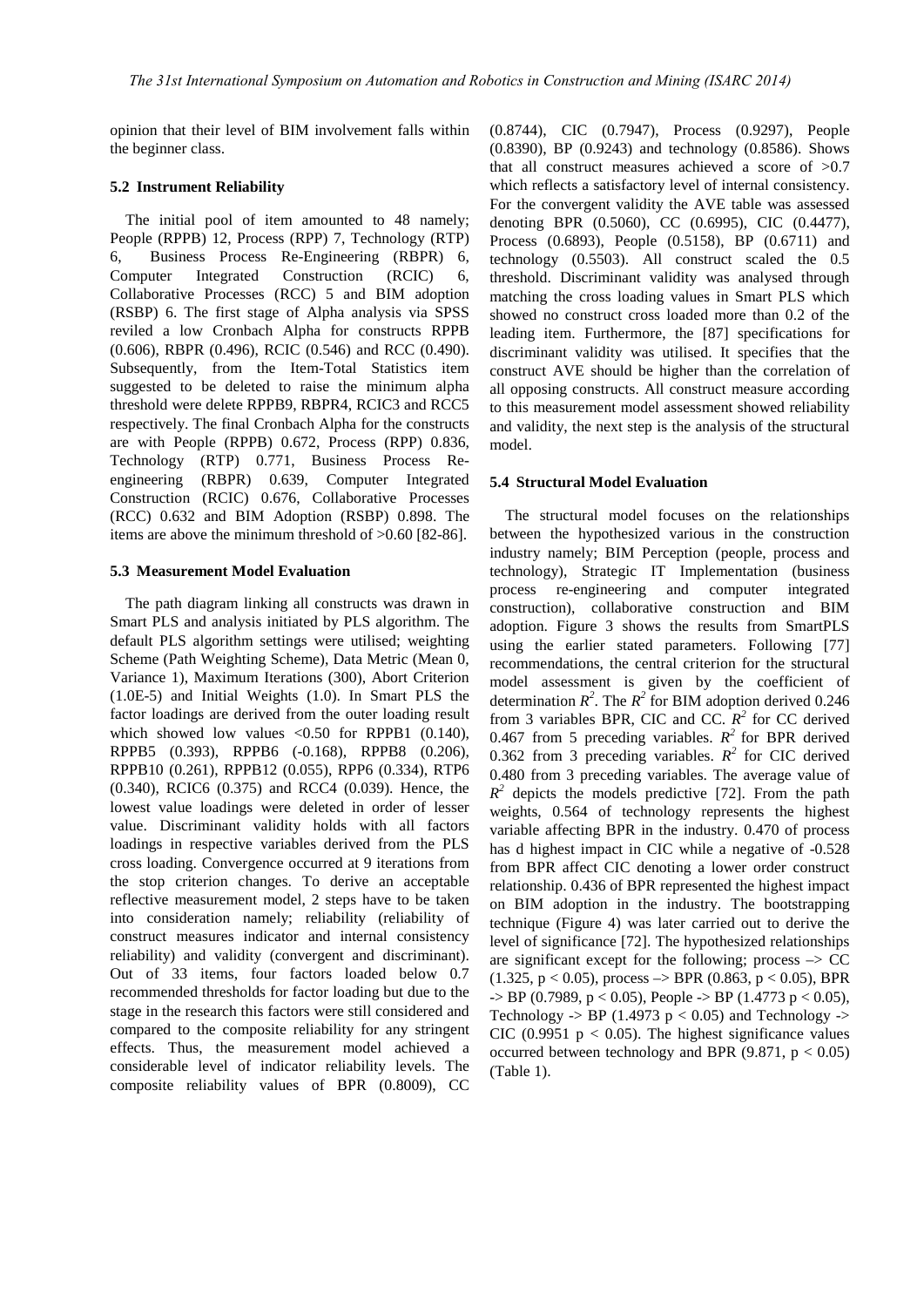## *IT APPLICATIONS*





**Figure 4:** Bootstrapping (T statistics, >1.96 significant at 0.05 at 95% confidence level)

|                               | T Statistics ( O/STERR ) | Supported?    |
|-------------------------------|--------------------------|---------------|
| $BPR \rightarrow BP$          | 0.7989                   | Insignificant |
| $BPR \rightarrow CC$          | 4.4945                   | Significant   |
| $BPR \rightarrow CIC$         | 5.8120                   | Significant   |
| $CC \rightarrow BP$           | 3.3618                   | Significant   |
| $CIC \rightarrow BP$          | 4.3226                   | Significant   |
| $CIC \rightarrow CC$          | 1.6023                   | Significant   |
| People $\rightarrow$ BP       | 1.4773                   | Insignificant |
| People $\rightarrow$ BPR      | 2.3935                   | Significant   |
| People $\text{-}$ $\text{CC}$ | 3.1592                   | Significant   |
| People $\sim$ CIC             | 2.2800                   | Significant   |
| Process $\rightarrow$ BP      | 1.9917                   | Significant   |
| Process < BPR                 | 0.8633                   | Insignificant |
| $Process <$ CC                | 0.2734                   | Significant   |
| Process $\sim$ CIC            | 6.1257                   | Significant   |
| Technology $\rightarrow$ BP   | 1.4973                   | Insignificant |
| Technology $\rightarrow$ BPR  | 9.8714                   | Significant   |
| Technology $\rightarrow CC$   | 7.0389                   | Significant   |
| Technology -> $CIC$           | 0.9951                   | Insignificant |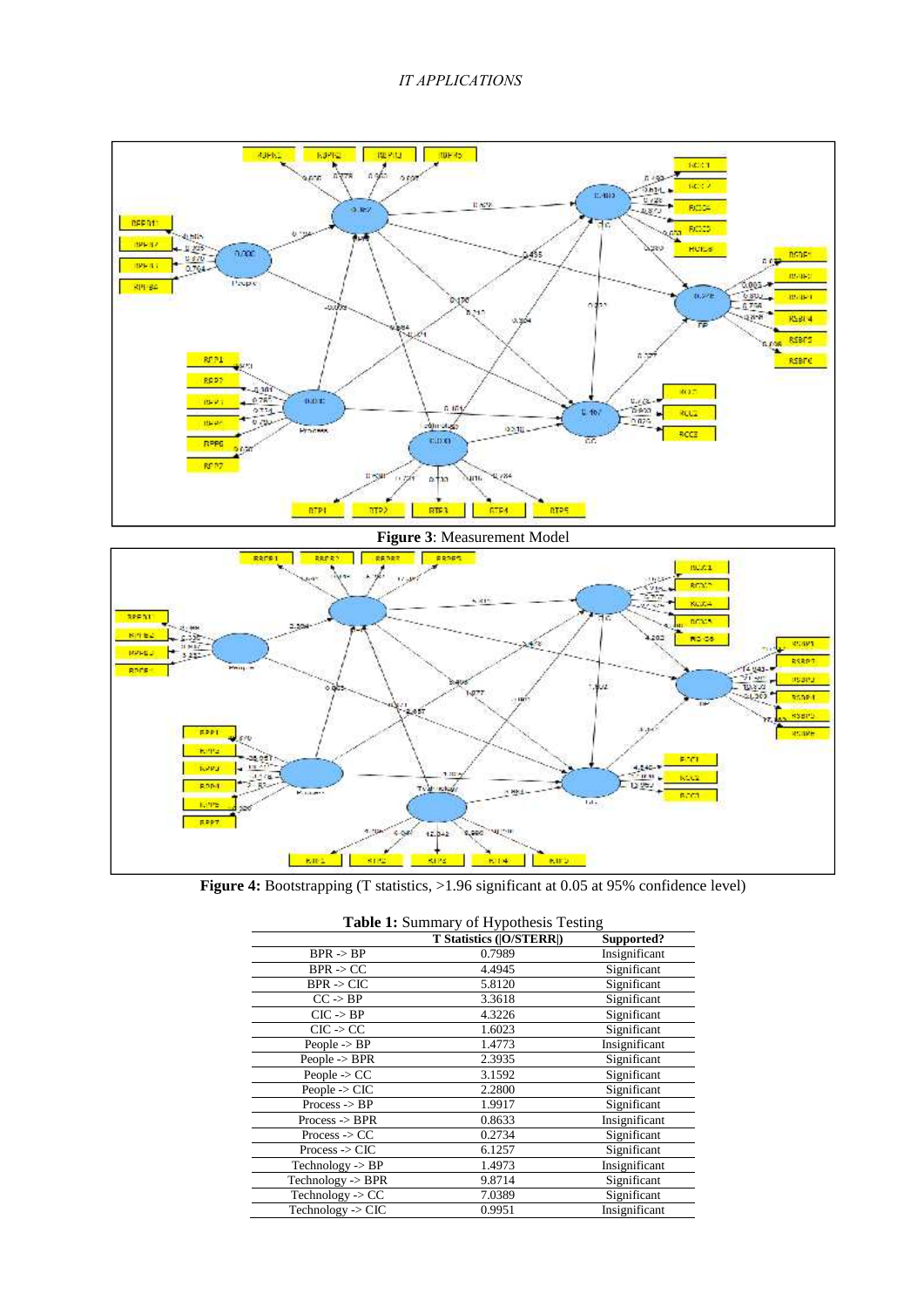## **6 Conclusion**

This paper set out to examine the following research questions: Is BIM perception (factors affecting BIM) a source for effective BIM adoption; Is collaborative processes mediating the relationship between strategic IT planning and BIM adoption; which factors exhibit a higher influence in BIM perception in Malaysia; Which [1] factors exhibit a higher influence in strategic IT planning in Malaysia. The first part was accomplished through an extensive literate study. The hypothesized model and subsequent hypothesis was presented [88]. The<br>instrument for the main study showed a healthy Cronbach [3] instrument for the main study showed a healthy Cronbach alpha including achieving discriminant validity amongst the model variables. A test of the hypothesized variables showed most importantly that 24.6% of BIM adoption can be explained by the model considering the sample size. Seemingly, the effects of technology had a highest  $[5]$ influence on BPR, conforming with previous standpoint that technology enabler's drive towards strategic innovation and leads to changes to traditional business [6] processes [58][89-92]. In the long run therefore BPR weighed heavily on BIM adoption in the industry. Efforts such as seminars and conference to promote BIM by [7] organisations such as CIDB, BQSM, RISM and software vendors sponsored by individual firms shows there is indeed a drive towards change [93]. How Malaysian construction industry professional view Process change weighed heavily on CIC, thus follows prior research linking CIC to improvement in communication, planning, collaboration, and databases [94-97]. These findings contribute immensely to the body of knowledge in the field of global BIM study as it present a total outlook on several variables determining BIM adoption in the industry. Prior research studied presented a division in various aspect of BIM research pointing to key limiting factors as people, process and technology [98-102], further studies define technology adoption [103-107] similar to such limiting factors while this research combined other factors. [27] recommended a follow up research on BIM readiness in Malaysia from a more quantitative approach. This research provides numerical figures though with limiting sample size still in a pilot phase. The findings points a path for major managerial decision making choices as to which areas in the construction industry to improve upon. These bodies are not limited to Construction Research Institute of Malaysia (CREAM) and Construction Industry Development Board of Malaysia (CIDB), Malaysian BIM committee, Malaysia Engineer Boards actively in the fore-front for BIM total implementation. The interrelationship found in the model denotes that prompt attention be given to areas such as BPR in the industry. The successes from JKRs BIM pilot project (National Cancer Institute in Putra Jaya) will push for future changes in BPR in Malaysia [108][27]. Since saturation has not been achieved in the field of BIM research, future research will not only look into extension of the model but also seek to test various mediating variables and

varied sample population testing. In conclusion, this research paves the path towards future research aimed at developing a better understanding of what drives BIM adoption in the construction industry.

## **References**

- Brandt, T. and Yong, J. (2011). Market Watch Malaysia 2011 -Construction Industry. *Malaysian-German Chambers of Commerce*. 1-13.
- [2] ABCSE (2007). Renewable Energy in Asia: Malaysia Report, *Australia Business Council for Sustainable Energy (ABCSE)*, Klagenfurt.
- [3] Mankiw, N.G. (2008). *Principles of Economics*, 6th ed., South- Western Cengage Learning, Natorp Boulevard, OH.
- [4] Dow Jones Indexes (2011), *Country Classification System*, available at: www.djindexes.com/mdsidx/downloads/brochure\_info/Dow\_Jo nes\_Indexes\_Country\_Classification\_System.pdf (accessed 30 September 2011).
- [5] Smith, D. and Edgar, A. (2008). *Building Information Modeling*. Retrieved 12th August, 2010, from http://www.wbdg.org/bim/bim.php.
- [6] McCuen, T. L. (2008). *Building Information Modeling and the Interactive Capability Maturity Model*. Retrieved from http://ascpro0.ascweb.org/archives/cd/2008/paper/CPRT276002 008.pdf.
- Lee, G., Sacks, R., & Eastman, C. M. (2006). Specifying Parametric Building Object Behavior (BOB) for a Building Information Modeling System. *Automation in Construction*, 15, 758-776.
- Nguyen, T. H., Shehab, T., & Gao, Z. (2010). Evaluating Sustainability of Architectural Designs Using Building Information Modeling. *The Open Construction and Building Technology Journal*, 4, 1-8.
- CRC Construction Innovation. (2007). Adopting BIM for Facilities Management: Solutions for Managing the Sydney Opera House, *Cooperative Research Center for Construction Innovation*, Brisbane, Australia.
- [10] Russell, A., Staub-French, S., Tran, N., & Wong, W. (2009). Visualizing High-Rise Building Construction Strategies Using Linear Scheduling and 4D CAD. *Automation in Construction, 18*, 219-236.
- [11] Ibrahim, M., Krawczyk, R. and Schipporiet, G. (2004). A Web-Based Approach to Transferring Architectural Information to the Construction Site Based on the BIM Object Concept, CAADRIA.
- [12] Kaner, I., Sacks, R., & Kassian, W. (2008). Case Studies of BIM Adoption for Precast Concrete Design by Mid-Sized Structural Engineering Firms. *ITcon, 13*, 303-323.
- [13] Smith, D., Wall, J., & Betts, M. (2005) . A45 ICT Curriculum Design to Bridge the Gap between Industry and Academia. *Paper Presented at the The Construction Research Conference of the RICS Foundation - the Australian Universities' Building Educators Association Conference*.
- [14] Sun, W. Z., & Zhou, G. Q. (2010). KPIs: Analysing the Impact of Building Information Modeling on Construction.
- [15] Leicht, R., Fox, S., Mäkelainen, T. and Messner, J. (2007). Building Information Models, Display Media and Team Performance: An Exploratory Study. *VTT Working Paper No.* 88, **Available** at a structure at a structure at a structure at a structure at a structure at a structure at a structure at a structure at a structure at a structure at a structure at a structure at a structure at a struct http://www.vtt.fi/inf/pdf/workingpapers/2007/W88.pdf.
- Rezgui, Y., & Zarli, A. (2006). Paving the Way to the Vision of Digital Construction: A Strategic Roadmap. *Journal of Construction Engineering and Management*, 132(7), 767-776.
- [17] Taylor, J. M., Liu, J., & Hein, M. F. (2007). *Integration of Building Information Modeling (BIM) into an ACCE Accredited Construction Management Curriculum*. Auburn University.
- [18] Enegbuma, W. I., Yuen, K. W. and Ali, K. N. (2010). ICT Competence Amongst Quantity Surveying Students in Malaysia. *3rd International Graduate Conference on Engineering,*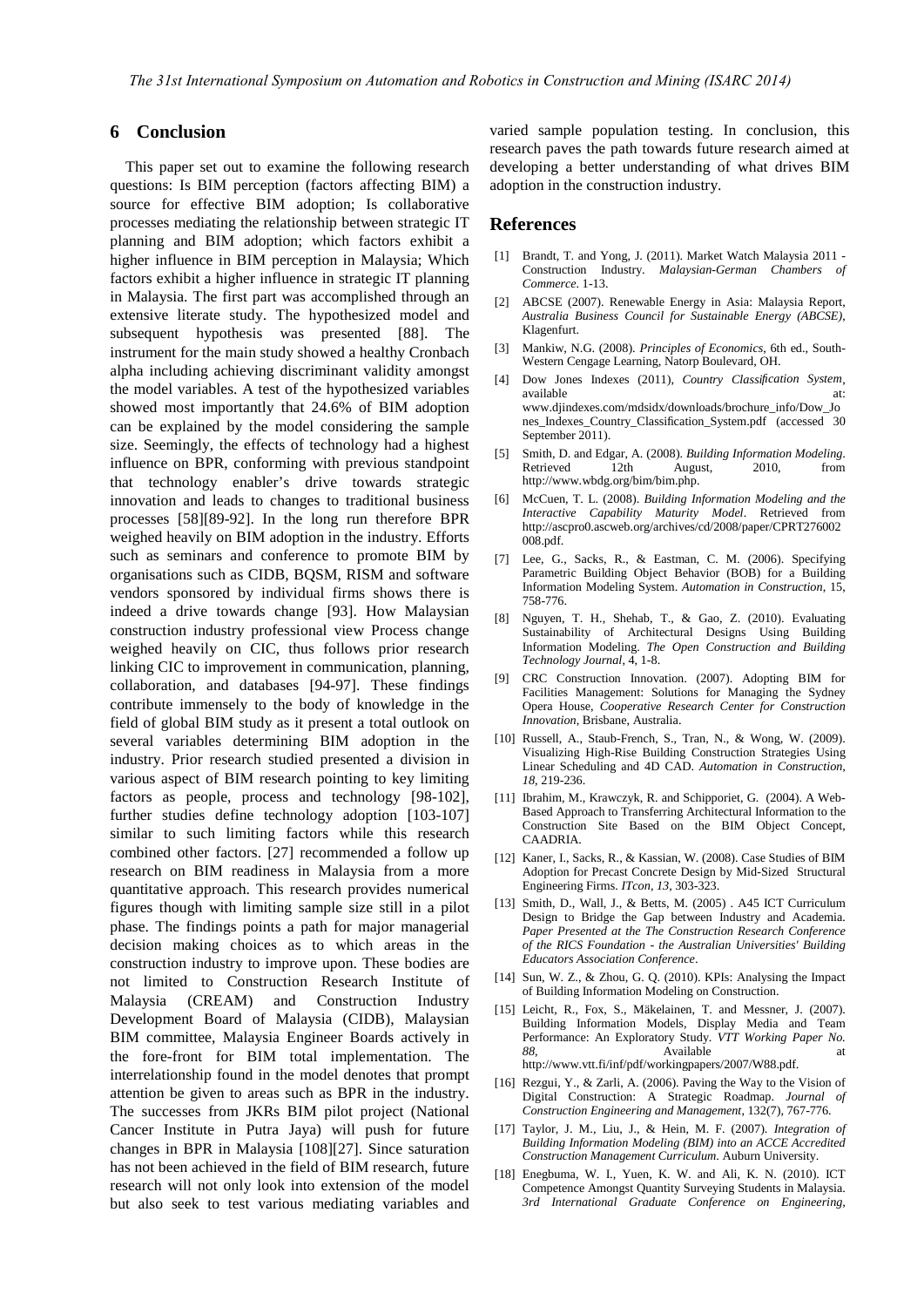Malaysia.

- [19] Tse, T. K., Wong, K. A., & Wong, K. F. (2005). The Utilisation of Building Information Models in nD Modelling: A Study of Data Interfacing and Adoption Barriers. *Journal of Information Technology in Construction*, 10, 85-110.
- [20] Rosenberg, T. L. (2006). *Building Information Modeling*. Retrieved Mode http://www.ralaw.com/resources/documents/Building%20Informati on%20Modeling%20-%20Rosenberg.pdf.
- [21] PSDC. (2010). Finding of the Survey on Degree of Adoption and Interest of 3D Software among Professionals. *Johor Bahru: Professional Services Development Corporation (PSDC) Sdn. Bhd*.
- [22] CIDB. (2007). *Construction Industry Master Plan 2006-2015 (CIMP).* Construction Industry Development Board (CIDB) Malaysia.
- [23] Chan, T. K. and Theong, M. C. (2013). A Review of the Performance of the Malaysian Construction Industry. *Proceedings of CIB World Building Congress 2013*, 5th – 9th May, Brisbane, Australia.
- [24] Shari, Z. and Soebarto, V. (2014). Investigating Sustainable Practices in the Malaysian Office Building Developments. *Construction Innovation*, Vol. 14 No. 1, pp. 17-35.
- [25] Haron, A. T., Marshall-Ponting, A. J., Hamid, Z. A., Kamar, K. A. M., Hashim, S. and Wahab, N. A. (2012). *Building Information Modelling (BIM): The Core Concept and the Benefits*. http://www.bimthinkspace.com/2009/12/episode-13-the-bim maturity-index.html (Accesed September, 2013).
- [26] Jayasena, H. S. and Weddikkara, C. (2013). Assessing the BIM Maturity in a BIM Infant Industry. *Proceedings of the Second World Construction Symposium 2013: Socio-Economic Sustainability in Construction*. 14 – 15 June, Colombo, Sri Lanka.
- [27] Haron, A. T. (2013). *Organisational Readiness to Implement Building Information Modelling: A Framework for Design Consultants in Malaysia*. PhD Thesis School of the Built Environment Faculty of Business, Law and the Built Environment, University of Salford Manchester, Salford.
- [28] Bew, M. and Richards, M. (2008). *Bew-Richards BIM Maturity Model*.
- [29] Succar, B., 2009. Building Information Modelling Framework: A Research and Delivery Foundation for Industry Stakeholders. [54] *Automation in Construction*, 18(3), 357-375.
- [30] Sommerville, J. and Craig, N. (2006). *Implementing IT in Construction*. Taylor and Francis, London and New York.
- [31] Murphy, M., Heaney, G. and Perera, S. (2011). A Methodology for Evaluating Construction Innovation Constraints through Project Stakeholder Competencies and FMEA. *Construction Innovation*, Vol. 11 No. 4, pp. 416-440.
- [32] Fedelman, U. (2002). Temporal and Simultaneous Processing in the Brain: A Possible Cellular Basis of Cognition. *Kybernetes 31*. ¾ pp. 432-481.
- [33] AELR (1995), Walker v Northumberland County Council [1995] 1 All ER 737.
- [34] Sánchez, C. and Valencia, J. (2011). Design Organizational Process Maps for Implementation of BIM in a Construction [59] Company. *Bogota*: Uniandes.
- [35] Iguarán, A. (2010). A First Step to Implementation of BIM in State Contracts, FONADE as a Management Tool in Your Construction Project. *Bogota*: Uniandes.
- [36] Towers, S. (1996). Re-engineering: Middle Managers are the Key Asset. *Management Services* 40(12): pp. 17-18.
- [37] Cooper, R. and Markus, M. (1995). Human Engineering. *Sloan Management Review* 36(4): pp. 39-50.
- [38] Kennedy, C. (1994). Re-Engineering: The Human Costs and Benefits*. Long Range Planning*. 27(5): pp. 64-72.
- [39] Arendt, C., Landis, R. and Meister, T. (1995). The Human Side of Change – Part 4. *IIE Solutions*: pp. 22-27.
- [40] Alshawi, M. (2007). *Rethinking IT in Construction and Engineering: Organisational Readiness*. Taylor and Francis, London and New York.
- [41] Hamil, S. (2012). What will BIM mean for design fees? *National BIM Report*. pp. 15-16.
- *Science, and Humanities Proceedings (IGCESH2010)*, Johor, [42] Cooperative Research Centre for Construction Innovation (2009), *Australian BIM Guidelines Book*, available at: http://issuu.com/guillermo-am/docs/bim\_guidelines\_book? viewMode¼magazine&mode¼embed (accessed 26 September 2013).
	- [43] Palos, S., Kiviniemi, A. and kuusisto, J. (2014). Future Perspectives on Product Data Management in Building Information Modeling. *Construction Innovation* Vol. 14 No. 1, pp. 52-68.
	- [44] Butler Group (2003). Workgroup and Enterprise Collaboration Reducing the Costs and Increasing the Value of Collaborative Working, Hull: Butler Group.
	- [45] Wilkinson, P. (2005). *Construction Collaboration Technologies: The Extranet Evolution*. Taylors & Francis. London and New York.
	- [46] Castañeda, C. (2009). Plan for Integration of Building Information Modeling - BIM - with Cost Estimation Tools and Programming Projects. *Bogota*: Uniandes.
	- [47] Nummelin, J., Sulankivi, K., Kiviniemi, M. and Koppinen, T. (2011), Managing Building Information and Client Requirements in Construction Supply Chain – Constructor's View, *Paper Presented at Conference Proceedings, CIB*, Sophia Antipolis, France.
	- [48] Owen, R., Amor, R., Palmer, M., Dickinson, J., Tatum, C. B., Kazi, A. S. and East, B. (2010). Challenges for Integrated Design and Delivery Solutions. *Architectural Engineering and Design Management*, 6, 232–240.doi: 10.3763/aedm.2010.IDDS1.
	- Gunathilake, S. and Jayasena, H. S. (2008). Developing a Relational Approach to Contracting: the Sri Lankan Context. *Paper Presented at the Proceedings of the CIB International Conference on Building Education and Research*, Kandalama, *Sri* Lanka.
	- [50] Cannistraro. M. P. (2010). Savings Through Collaboration: A Case Study on the Value of BIM.
	- Davenport, T. H. and Short, J. E. (1990). The New Industrial Engineering: Information Technology and Business Process Redesign. *Sloan Management Review*. 13(14): pp. 11-27.
	- [52] Hinterhuber, H. H. (1995). Business Process Management: The European Approach. *Business Change & Re-engineering* 2(4): pp. 63-73.
	- [53] Hammer, M. (1990). Re-engineering Work: Don't Automate, Obliterate. *Harvard Business Review*. July-August, pp 104-112.
	- [54] Willcocks, L. And Smith, G. (1994). *IT-Enabled Business Process Re-engineering: From Theory to Practice*. Oxford: Oxford University Working Papers.
	- [55] Tapscott, D. And Caston, A. (1993). *Paradigm Shift: The New Promise of Information Technology*. New York: McGraw-Hill.
	- [56] Klenke, K. (1994). *Information Technologies as Drivers of Emergent Organisational Forms: A Leadership Perspective* in R. Baskerville, S. Smithson, O. Ngwenyama and J. Degross (eds) Transforming Organisations with Information Technology. Amsterdam: Elsevier Science. Pp. 323-341.
	- [57] Alter, A. (1990). The Corporate Make-over. *CIO* 493); pp. 32-42.
	- [58] Davenport, T. (1993). Process Innovation: Re-engineering Work through Information Technology. *Havard Business School Press*. Boston, MA.
	- Koch, C., Slater, D. and Baatz, E. (1999). *The ABC's of ERP*. London:CIO.
	- [60] Yeomans, S. G, Bouchlaghem, N. M. and El-Hamalawi, A. (2006). An Evaluation of Current Collaborative Prototyping Practices within the AEC Industry. *Automation in Construction*. 15. pp. 139- 149.
	- [61] BIWG. 2011. Strategy Paper for the Government Construction Client Group from the BIM Industry Working Group. *A report commissioned by the Department of Business, Innovation and Skills*, URN 11/948. March.
	- [62] Flórez, M., Guevara, J., Ozuna, A. and Vargas, H. (2013). The Process of Implementing Project Management and BIM In The Colombian AEC Industry. *Proceedings of CIB World Building Congress*, 5th – 9th May, Brisbane, Australia.
	- [63] Isaza, O. (2008). Plan for Implementation of Building Information Modeling (BIM) as a Tool for Planning and Control of Construction Projects. *Bogota*: Uniandes.
	- Enegbuma, W. I. and Ali, K. N. (2013). Hypothesis Analysis of Building Information Modelling Penetration in Malaysian